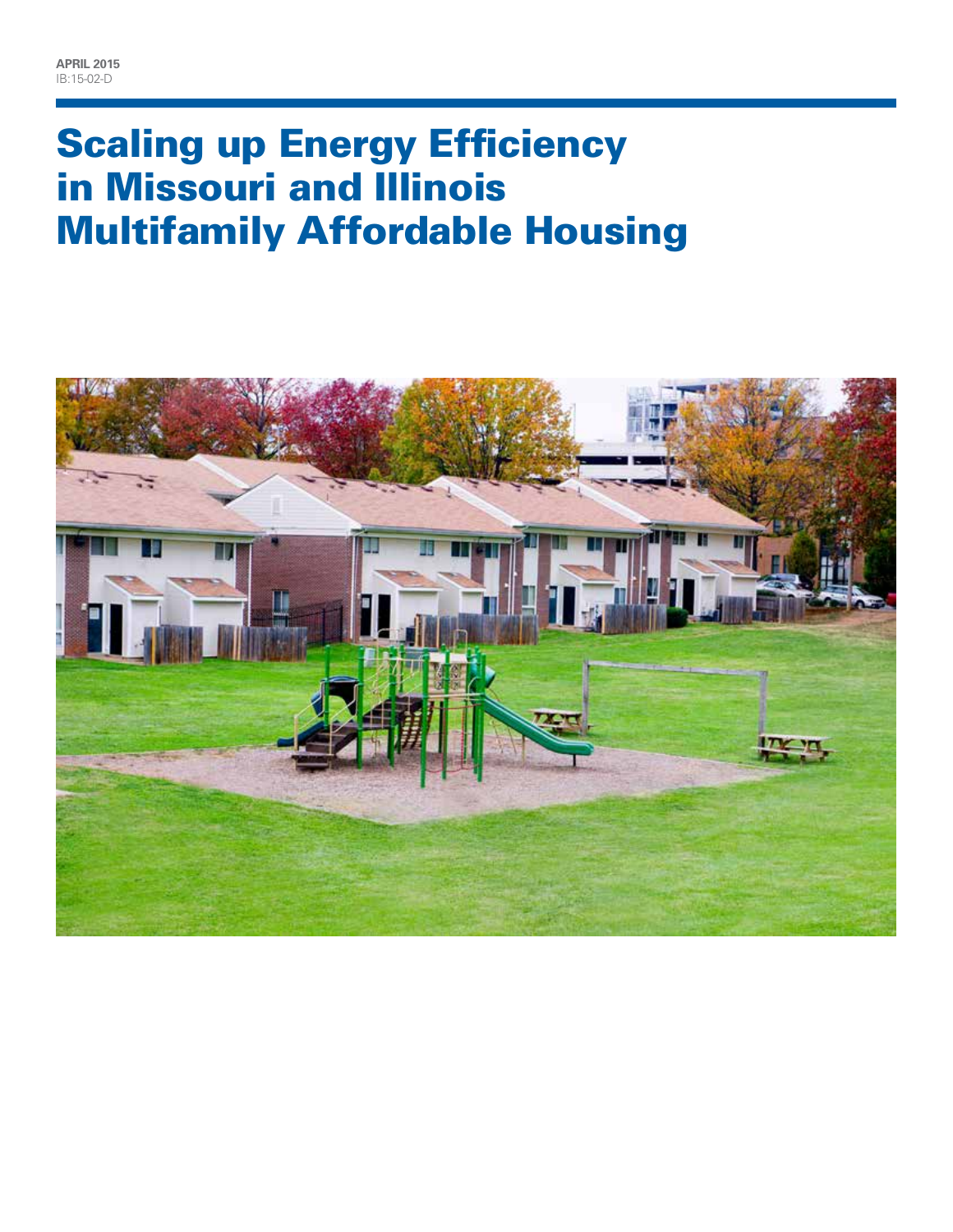#### **Introduction**

Over the past seven years, utilities in Illinois and Missouri have made significant investments in programs designed to help their customers use less energy. The programs were prompted, in large part, by state policies seeking to maximize the many benefits of energy efficiency. These investments have improved the lives of utility customers by reducing their energy expenses and creating healthier, more comfortable living environments that can reduce incidences of illnesses like asthma. Additionally, these investments reduce pollution and contribute to local economies by creating jobs. Recent studies have found that energy efficiency jobs make up fully 62 percent of clean energy jobs in Illinois and 83 percent in Missouri—60,000 and 32,500 jobs, respectively.<sup>1</sup>

All utility customers benefit from the lower system costs associated with energy efficiency investments. However, low-income residents of multifamily affordable housing spend a high proportion of their income on energy services, and therefore, the value of providing effective programs for these customers is greater than for the general population. Capturing these benefits requires using innovative strategies to penetrate persistent market barriers.

This paper summarizes the outcomes of a seven-month dialogue examining ways to capture the benefits of energy efficiency for multifamily affordable housing in the St. Louis metropolitan area—specifically in the areas served by Ameren Missouri, Laclede Gas, and Ameren Illinois. Because the Illinois Department of Commerce and Economic Opportunity (DCEO) is charged with providing energy efficiency programs for low-income customers in Illinois, DCEO was a key stakeholder in this dialogue as well.

On April 11, 2014, Missouri Public Service Commission Chairman Robert Kenney and St. Louis Mayor Francis Slay, with support from Illinois Commerce Commission Chairman Douglas Scott, hosted the first in this series of meetings at the St. Louis Botanical Garden's EarthWays Center. The goal was to bring together a diverse set of relevant stakeholders to discuss the opportunities for maximizing cost-effective energy efficiency in the multifamily housing sector and the barriers to maximizing those opportunities, and to recommend solutions to ensure that energy efficiency programs capture the full potential for cost-effective savings in this sector.

It should be noted that, while not every contributor to the dialogue endorsed every recommendation, this document includes only the recommendations that were supported by a strong majority of the participants. These recommendations include actions that can be carried out by a range of actors in the marketplace, including utilities, regulators, legislators, executive branch agencies, and the financial sector.

The National Housing Trust (NHT) and the Natural Resources Defense Council (NRDC) facilitated the dialogue and coordinated the inputs to this summary. We greatly appreciate the diverse perspectives of the stakeholders who came together and the enormously valuable contributions made by each participant. The intent of this summary paper is to lay the groundwork for a longer collaboration to turn these recommendations into reality.

# **The Opportunity: Unlocking the Benefits of Energy Efficiency in Multifamily Affordable Housing**

As noted above, utilities in Illinois and Missouri have begun investing significantly in energy efficiency programs: over the course of the past seven years in Illinois (four years for gas), and in the past six years (with additional investments in the past two) in Missouri. In both states, the utility portfolios include program offerings designed to save energy in multifamily buildings. However, for a variety of reasons described below, a majority of buildings have not yet benefited from these programs, and even those buildings that have participated can be targeted for additional savings.

Many of the programs offered are "direct install." These programs offer residents or building owners specific measures such as energy-efficient light bulbs or faucet aerators, which are directly installed by implementation contractors or utility staff. Direct install programs deliver energy savings and can introduce multifamily buildings to the benefits of implementing efficiency upgrades. For example, Ameren Missouri offers a free direct install program to owners of eligible federally subsidized apartments. More than 25,800 households have been served by the program, with each saving approximately \$125 annually, on average.

However, direct install program measures are limited and miss opportunities for deeper and more persistent savings. Further, capturing additional savings opportunities outside of direct install programs often requires coordination with multiple programs and implementation contractors. This can increase complexity and create confusion for building owners, which suppresses participation in these multiple offerings.

In total, there are 224,569 households in affordable multifamily buildings in the Ameren Illinois and Ameren Missouri service territories. Of these homes, 70,175, or 31 percent, are participating in an energy efficiency program, but of those participating, 68,775, or 98 percent, are benefiting largely from direct install measures, see Appendix. Comprehensive or whole-building efficiency programs for multifamily buildings are very limited across these service territories in both states, and multifamily buildings do not currently have access to any targeted one-stop programs.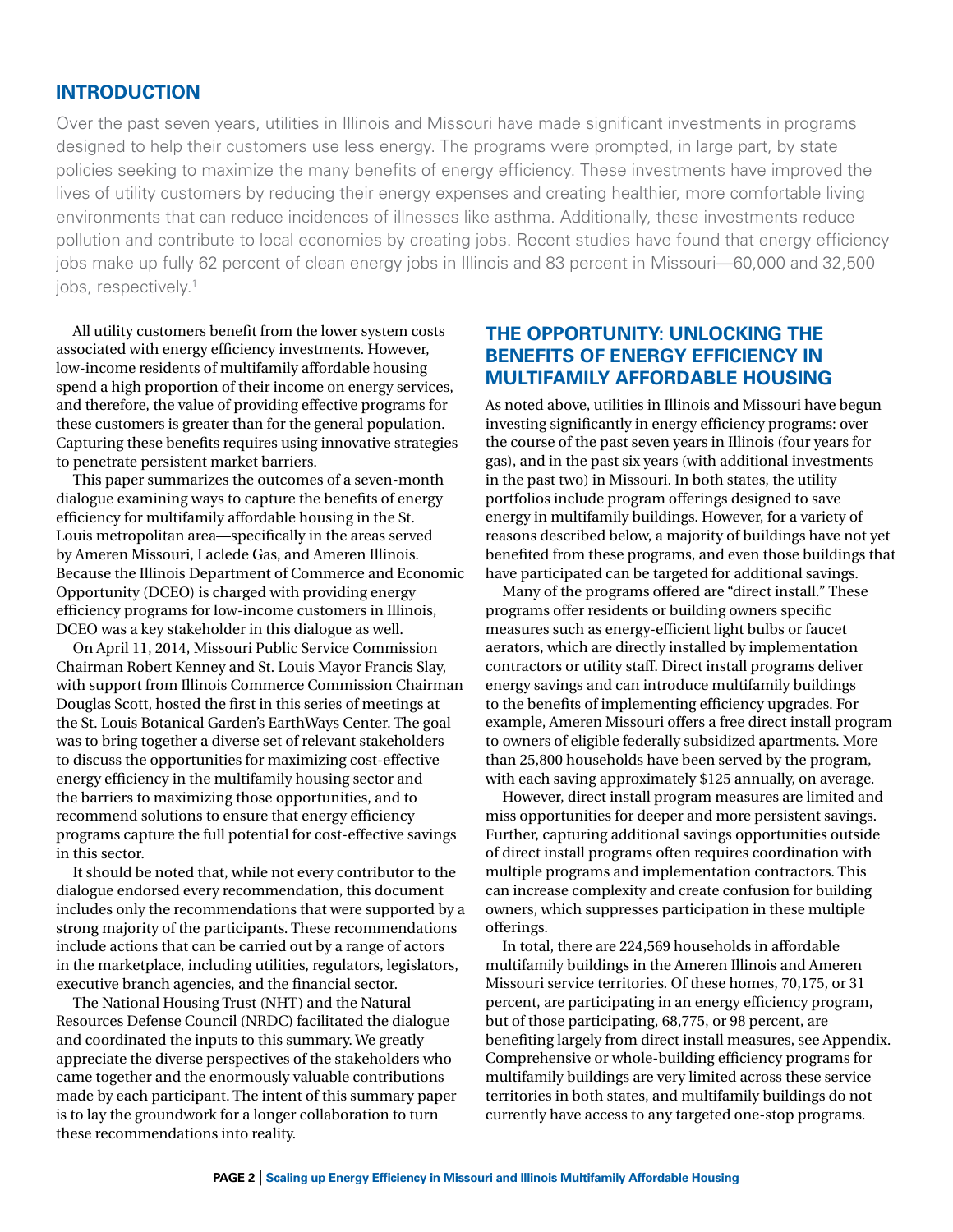Energy savings of up to 30 percent are achievable in multifamily buildings. There are many examples of effective programs to emulate. Studies from 2012 and 2013 by the American Council for an Energy Efficient Economy (ACEEE) included several case studies and examples in which effective partnerships among utilities, program managers, housing finance agencies (HFAs), and building owners were able to break through the persistent barriers to savings in these apartment buildings.2 Examples of programs highlighted in the ACEEE report include Elevate Energy's Comprehensive Multifamily Program, the California Statewide Multifamily Energy Efficiency Rebate Program (MEERP), and multifamily programs offered by Efficiency Vermont and the New York State Energy Research and Development Authority (NYSERDA).

Clearly, there is a gap between the potential to lower energy intensity and energy bills for the residents and owners of multifamily affordable buildings, and the extent to which those opportunities are being captured by existing programs. Of those who have participated in the utility programs, most are capturing only the lowest-hanging fruit. Below, the barriers to moving past the low-hanging fruit are explained.

# **Barriers to Capturing Savings in Multifamily Affordable Housing**

A number of barriers have been recognized as posing challenges to both utility program administrators and building owners trying to access the potential energy savings in multifamily residential buildings. These include the general lack of reliable information on the costs and benefits of retrofits and the split incentive between landlords and tenants, where the cost of implementing energy efficiency improvements is borne by the landlord but the savings from reduced energy bills are realized by the tenants and vice versa.

Our dialogue focused specifically on the challenges faced by stakeholders in Illinois and Missouri, which are summarized as follows:

- $\blacksquare$  Insufficient funds and incentive levels to capture the full cost-effective potential. Overall energy efficiency budgets are often insufficient to capture the potential across all customer and building types, and there is a significant disparity between gas and electric funding.
- $\blacksquare$  Owners' lack of access to capital, which may require higher incentive levels or more creative financing options for programs targeted to multifamily affordable housing than are needed for other sectors.
- $\blacksquare$  Underestimation of cost-effective potential. Contractors who perform efficiency potential analyses are often unfamiliar with more recent breakthroughs in program delivery to unique market segments like multifamily, so they underestimate the "program achievable" potential. Further, they may use cost-effectiveness assumptions that

undervalue or fail to incorporate or measure the benefits of energy efficiency to affordable housing residents, and therefore underestimate the full economic potential.

- $\blacksquare$  Regulatory incentives to maximize first-year rather than lifetime energy savings. A predominant focus on firstyear (or "annual") savings can limit support of deeper retrofits that provide persistent savings. If utility program managers must hit annual savings targets with constrained overall budgets, they may rationally shift funds away from programs like deep retrofits of multifamily buildings that would produce cost-effective savings, but over longer time frames.
- $\blacksquare$  Undervaluation of, or inability to capture, the non-energy benefits to tenants and building owners from energy improvements, such as reduced maintenance costs and improved health. Some multifamily programs may fail the cost-effectiveness tests that serve as a threshold for inclusion in a utility portfolio simply because the regulatory regime fails to recognize the higher non-energy benefits of efficiency to the residents and owners of multifamily buildings, as well as to society.
- n Regulatory barriers to combining gas and electric utility budgets to get maximum fuel savings. Gas and electric program managers often have too little flexibility in their ability to combine their revenue streams to fund programs that capture both gas and electricity savings.
- $\blacksquare$  Market confusion created by failure to coordinate programs and marketing. Building owners often face a complicated web of uncoordinated program offerings. While efforts have been made to co-deliver gas and electric programs, the provision of multiple programs both within and by different utilities and state agencies can create confusion, which discourages participation.
- $\blacksquare$  Lack of access to financial products that would supplement utility incentives to enable retrofits. Unlike owners of commercial buildings, owners of multifamily affordable housing often cannot easily access capital. Specialized loan products are needed that would allow the buildings to finance a retrofit, in combination with a utility incentive to buy down the first costs.
- $\blacksquare$  Lack of coordination between utilities and the state housing finance agency in each state to ensure that building owners have efficiency opportunities during periodic funding and refinancing cycles.
- $\blacksquare$  Inadequate access by building owners to energy usage data and reliable assessments of energy savings potential.
- Split program paths for general energy efficiency and low-income programs, which can create ambiguity and complexity.
- $\blacksquare$  Single versus master metered buildings, and split incentives that hamper demand for energy efficiency improvements.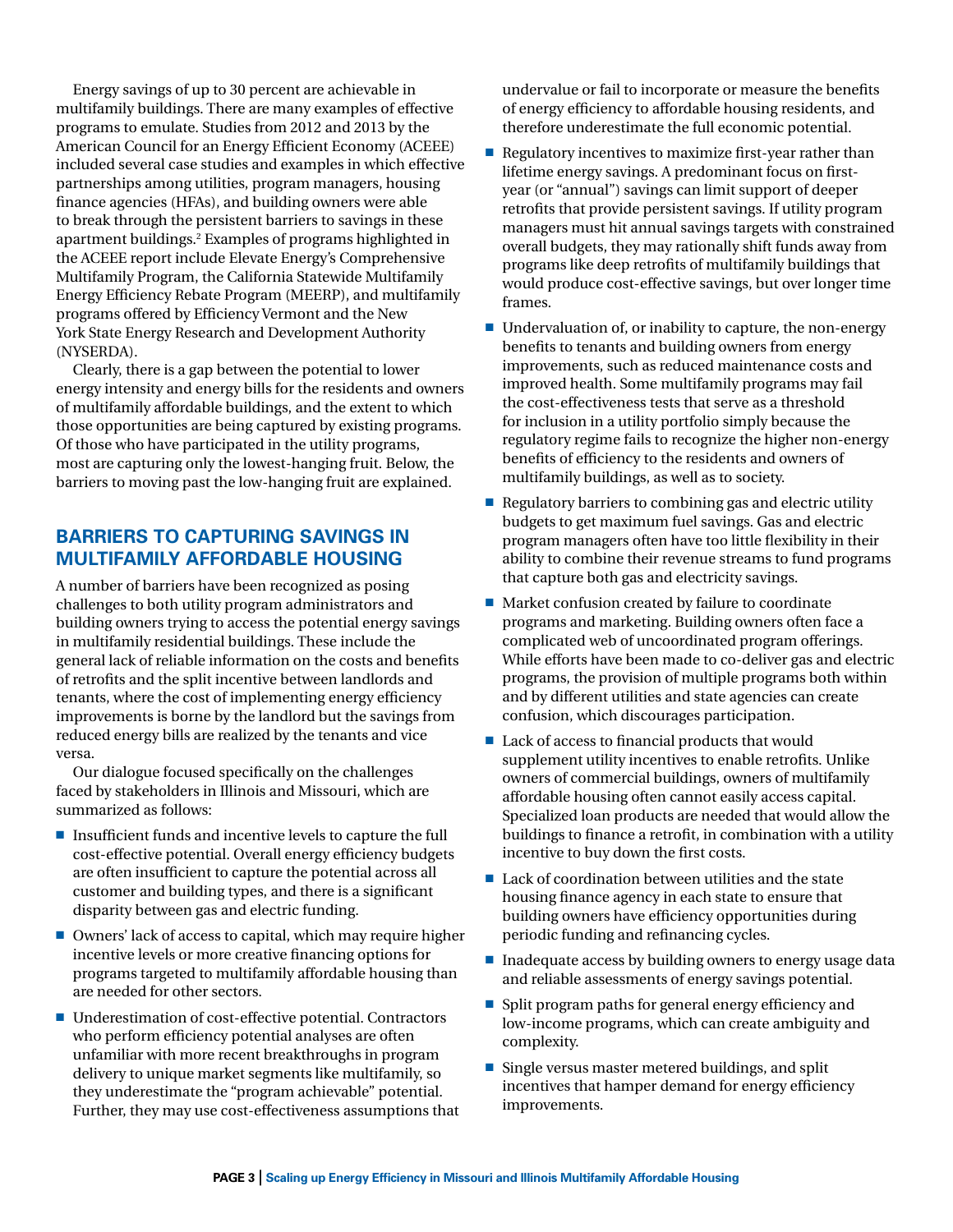

# **Solutions: Recommendations Gaining Significant Stakeholder Support**

Over the course of five half-day meetings held between April and October 2014, participants collectively identified a series of actions that can be taken to ensure that existing multifamily affordable housing becomes more energy efficient. The dialogue culminated in several broad sets of consensus recommendations, including the following:

- 1. Develop comprehensive energy efficiency programs targeted to affordable multifamily building owners and residents that provide incentives for all cost-effective energy saving measures and that are easy for owners to access and navigate.
- 2. Eliminate barriers to financing energy efficiency projects, and provide access to financing products to fill energy efficiency funding gaps.
- 3. Increase building owners' ability to measure energy consumption and assess the financial benefits of energy efficiency investments.
- 4. Improve coordination and collaboration among energy efficiency and housing program administrators in order to leverage resources and align policy and program requirements.

Each of these recommendations requires the participation and cooperation of a range of stakeholders. For example, if comprehensive, whole-building energy efficiency programs are to be developed, regulators will need to act to ensure that cost-effectiveness tests account for the full range of benefits that result from efficiency improvements, including nonenergy benefits. For their part, utilities will need to develop unified programs that provide incentives for both commonarea and resident-area efficiency measures via a single point of contact. Housing finance agencies can help by making timely connections between utilities and eligible multifamily properties.

![](_page_3_Picture_8.jpeg)

# **Recommendation #1: Develop comprehensive, easy-touse programs to capture all cost-effective energy savings**

Multifamily owners experience substantial difficulty accessing existing energy efficiency programs. For a single building, owners may be asked to fill out multiple applications for gas, electric, residential, and commercial/ common-area incentives; meet differing eligibility guidelines; or painstakingly gather information from tenants, such as household income level or energy consumption data. Because programs do not generally offer deeper, wholebuilding savings, the transaction costs of participating in complicated programs can outweigh the benefits received. By working together, stakeholders can ensure that energy efficiency programs become not only easier to use, but also more comprehensive, capturing all cost-effective energy savings. The deeper savings, delivered through more comprehensive programs, have a meaningful impact on owners' operational expenses and residents' energy bills.

# **Sub-recommendation 1.1: Improve costeffectiveness tests to fully count substantial non-energy benefits such as health, comfort, economic, and environmental impacts.**

**Why?** Cost-effectiveness tests that undervalue or fail to incorporate non-energy benefits (NEBS) result in programs that are undersized relative to the achievable, cost-effective energy savings potential. Non-energy benefits are especially significant in the case of affordable multifamily housing, which often has deferred maintenance and fewer energy efficiency features than other housing types. Stakeholders identified the small scale of existing programs relative to need as one barrier to serving the multifamily market. Reforming cost-effectiveness tests so that they fully capture non-energy benefits can help improve utility programs, enabling utilities to pursue more comprehensive, whole-building programs that yield deeper energy and bill savings.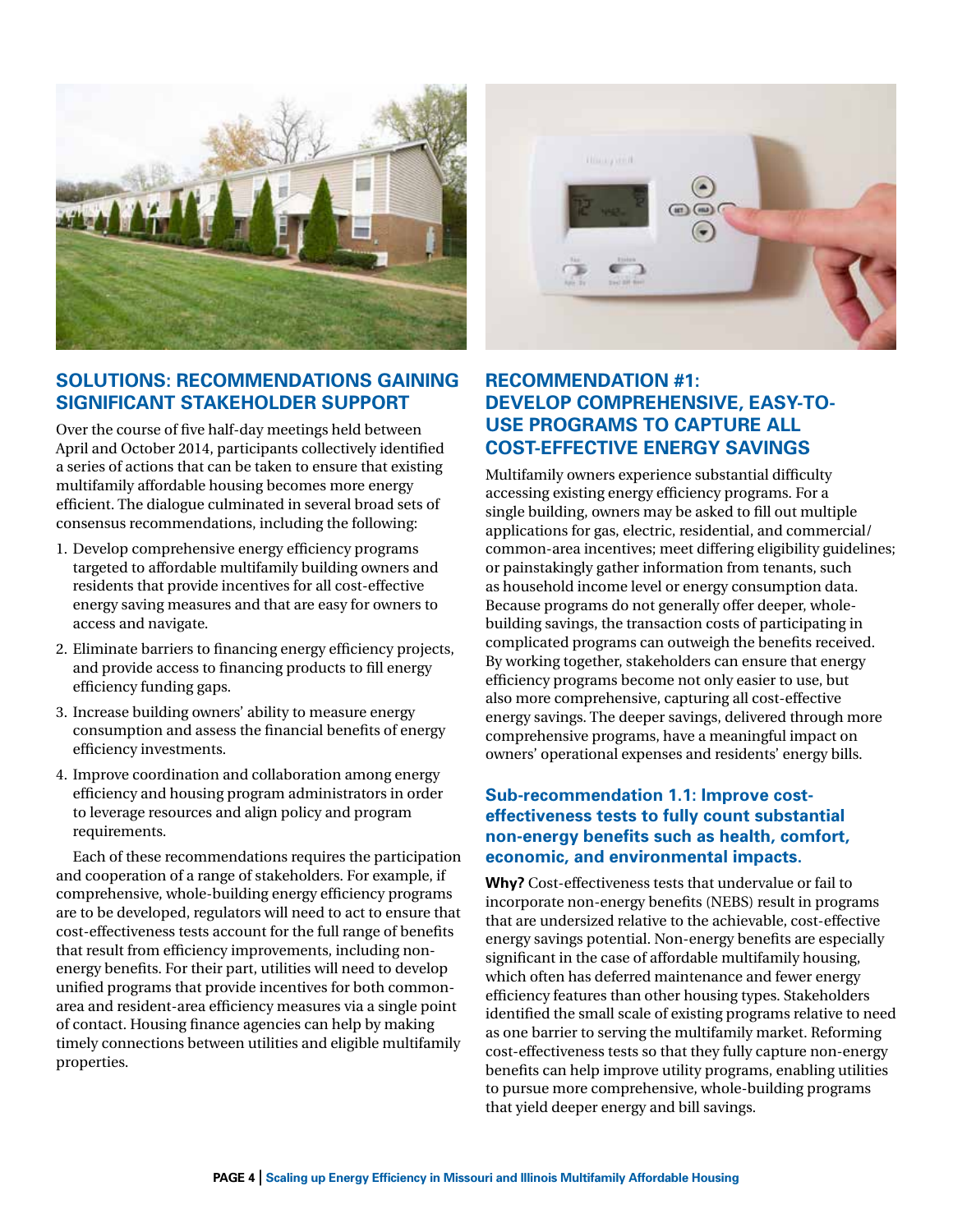**How?** Regulators or legislators can work to institute reforms such as directing utilities to quantify non-energy benefits or, as is becoming more common, to use a non-energy benefits "adder" (some states use up to a 25 percent multiplier, for example) in cost-effectiveness calculations.3 Missouri does not currently include non-energy benefits in its calculations. While low-income programs are not required to meet cost-effectiveness tests, they contribute to portfolio-level cost-effectiveness determinations; thus, a more accurate accounting of the benefits of multifamily energy efficiency improvements will ensure that programs in this area are valued more highly and can grow. Although Illinois does allow for non-energy benefits via adders that vary by utility, there is room for improvement.

# **Sub-recommendation 1.2: Ensure that multifamily measures are fully captured by utility potential studies and technical reference manuals.**

**Why?** Potential studies (which estimate the achievable energy savings in a given sector) and technical reference manuals (lists of measures and the energy savings that regulators and/or utilities agree can be attributed to each) are critical tools in helping utilities determine which measures to include in their program portfolios. If the multifamily sector is not accurately and adequately addressed in these resources, utilities face greater uncertainty when crafting their portfolios. On the other hand, if these resources fully address this sector, utilities will be better able to expand their portfolios to include a larger list of more comprehensive, whole-building measures for multifamily properties.

**How?** Regulators can issue guidance and/or utilities can commit to carrying out high-quality potential studies for multifamily housing. Regulators can convene stakeholders from multiple sectors and/or direct existing stakeholder groups to ensure multifamily measures are adequately addressed in a high-quality statewide technical reference manual (TRM). Such a solution, suggested by current statute in Missouri, could address additional topics beyond a statewide TRM. While an individual Missouri utility may have its own TRM, Missouri does not currently have a statewide TRM. While Illinois does have a statewide TRM, there is room for improvement on multifamily measures with an expanded list.

#### **Sub-recommendation 1.3: Provide "one-stop shop" programs that deliver access to incentives for multiple fuels and meter types via a single access point**

**Why?** Owners and managers of affordable multifamily properties are often asked to navigate a complicated maze of programs and requirements in order to access energy efficiency incentives for their properties. Electric and gas

![](_page_4_Picture_6.jpeg)

programs may require separate applications and processes. Utilities often provide incentives for common-area spaces through participation in commercial programs, while incentives for adjacent apartments are available only through separate residential programs. Moreover, residential and commercial programs are typically administered by different utility program managers, making coordination of incentives difficult. These program design barriers and silos in delivery unnecessarily discourage participation in energy efficiency programs, are more burdensome than necessary for owners, managers, and residents, and can negatively affect program cost-effectiveness.

**How?** Gas and electric utilities should collaborate more closely in order to offer access to incentives from multiple utilities via a single point of contact and application process. Regulators can aid this process by directing utilities to collaborate, synchronizing program design calendars across utilities (potentially by region), encouraging the sharing of leads between the gas and electric programs, or enabling utilities to count cross-fuel savings. Additionally, regulators can institute changes to incentivize efficiency activities by gas utilities. Regulators could choose to encourage a statewide one-stop-shop collaboration, which would create economies of scale for utilities and further simplify participation, since owners often have properties across multiple utility service territories.

As a first step, utilities should collaborate on comprehensive one-stop-shop pilots, similar to Elevate Energy's multifamily program in Illinois, which makes owner participation easy. The one-stop-shop model addresses energy savings opportunities at a whole-building level (across meters and fuel types) in order to generate deeper energy savings in each property it touches. It integrates into a single process all stages of an energy efficiency improvement project, including conducting an energy assessment, selecting measures, choosing contractors, securing low-cost financing if needed, applying for incentives, making the improvements themselves, and quality assurance. Resident and building operator education can also be integrated into such a model, in order to ensure that energy savings persist.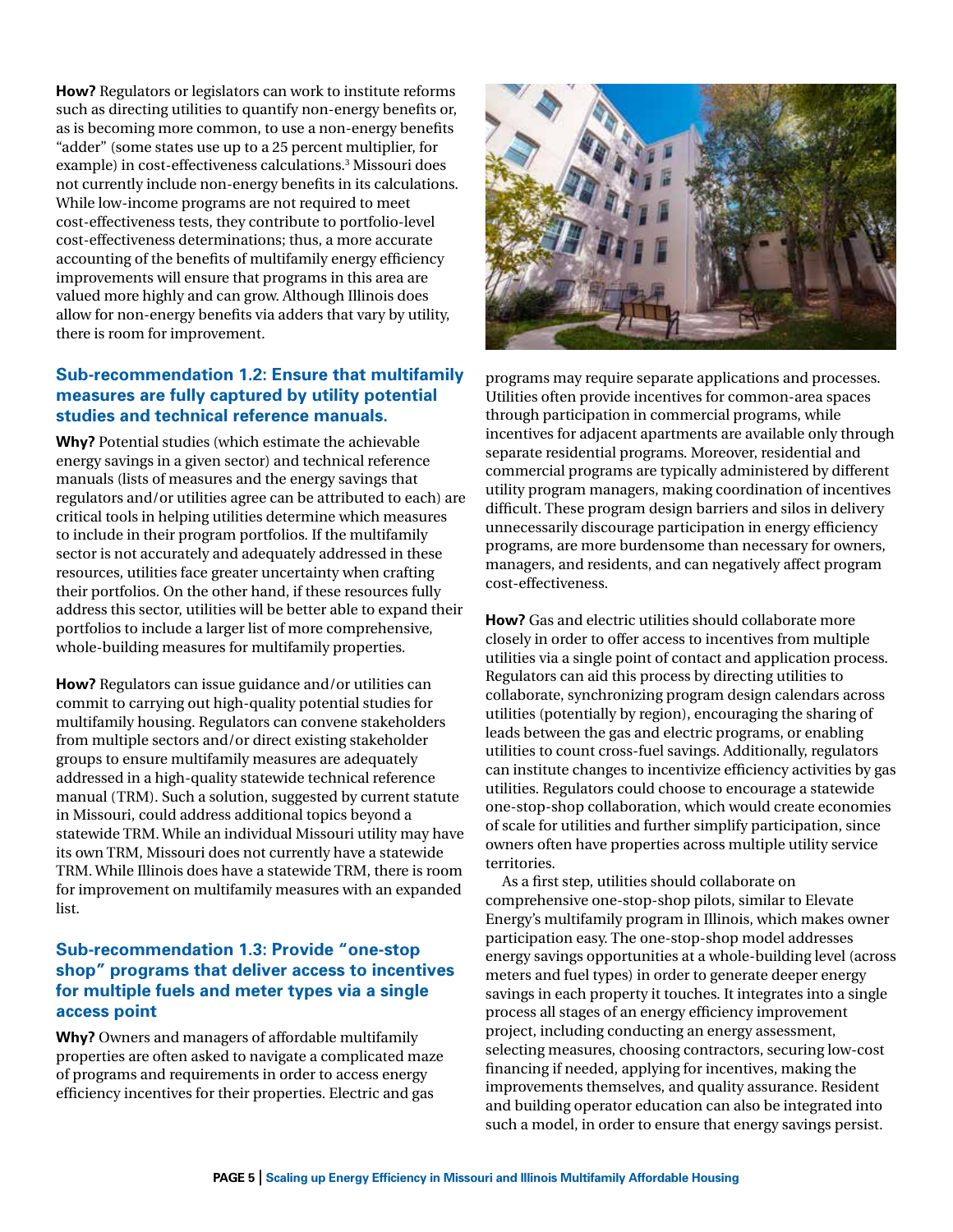![](_page_5_Picture_0.jpeg)

In order to successfully carry out comprehensive retrofits under the one-stop-shop approach, utilities should assess the knowledge and capacity of the local contractor population, including minority contractors, providing structured training programs as warranted.

# **Sub-recommendation 1.4: Eliminate barriers that unnecessarily prevent affordable multifamily properties from participating in utility programs**

**Why?** In Missouri, various barriers have unnecessarily restricted the eligible pool of multifamily properties. Recent statutory revisions opened up Missouri Energy Efficiency Investment Act (MEEIA) program participation for lowincome customers in properties that have received Missouri state tax credits for historic rehabilitation (Missouri Revised Statutes 253.545 to 253.559) or Missouri state low-income housing tax credits (Missouri Revised Statutes 135.350 to 135.362). However, it is not clear that these revisions have eliminated all MEEIA eligibility barriers for customers (owners) seeking to improve common areas and building systems in these low-income properties. Another barrier is the overly restrictive definition of "low income" used in Missouri to determine eligibility for some programs. Also, in both Missouri and Illinois, structural conditions such as mold or a hole in the roof can prevent utilities from carrying out measures in certain buildings: Since energy efficiency program dollars cannot be spent on such repairs, utilities must walk away from the potential energy efficiency project. As a result, utilities must work harder to find eligible properties, interested owners are prevented from participating, deserving residents do not receive the many benefits of energy efficiency retrofits, and energy savings opportunities are left on the table.

**How?** Several actions can be taken to address these barriers and extend program eligibility to households in need of energy efficiency services, including:

- $\blacksquare$  Any remaining statutory restrictions (Missouri Revised Statutes 393.1075.14) that prevent buildings that have received Missouri state tax credits for historic rehabilitation or state low-income housing tax credits from participating in utility programs should be eliminated.
- $\blacksquare$  Missouri utilities and regulators should propose and approve tariff changes that allow properties containing both affordable and market-rate units to participate in low-income multifamily programs, and should expand the current, overly conservative definition of "low income" to include a greater portion of the low-income population. Ameren Missouri's recent filing of a new tariff that allows the utility to offer its low-income program to buildings with 51 percent or greater low-income residents is a successful example that should be replicated.
- $\blacksquare$  In both Missouri and Illinois, stakeholders should work together to identify funding that can resolve walk-away issues so that utilities can undertake improvements. State community-action agencies should take a lead in coordinating these activities.

# **Recommendation #2: Eliminate financing barriers and provide financing products to fill funding gaps**

Owners of multifamily affordable housing in Missouri and Illinois often lack access to the up-front capital necessary to finance high-dollar energy efficiency improvements. This capital may simply not exist, or, in the case of subsidized affordable housing, its use may be restricted. There are numerous entities that place restrictions on how owners of subsidized properties may use their capital reserves and operating income; these may include a property's investors, its lenders, the state housing finance agency (the Missouri Housing Development Commission [MHDC] in Missouri and the Illinois Housing Development Authority [ IHDA] in Illinois), the U.S. Department of Housing and Urban Development (HUD), or the Rural Development office of the U.S. Department of Agriculture (USDA). Owners must often obtain consent from multiple parties before investing in upgrades and/or taking out a loan for energy upgrades. Innovative financing products that accommodate such challenges are needed to fill the funding gaps owners face when making energy efficiency upgrades.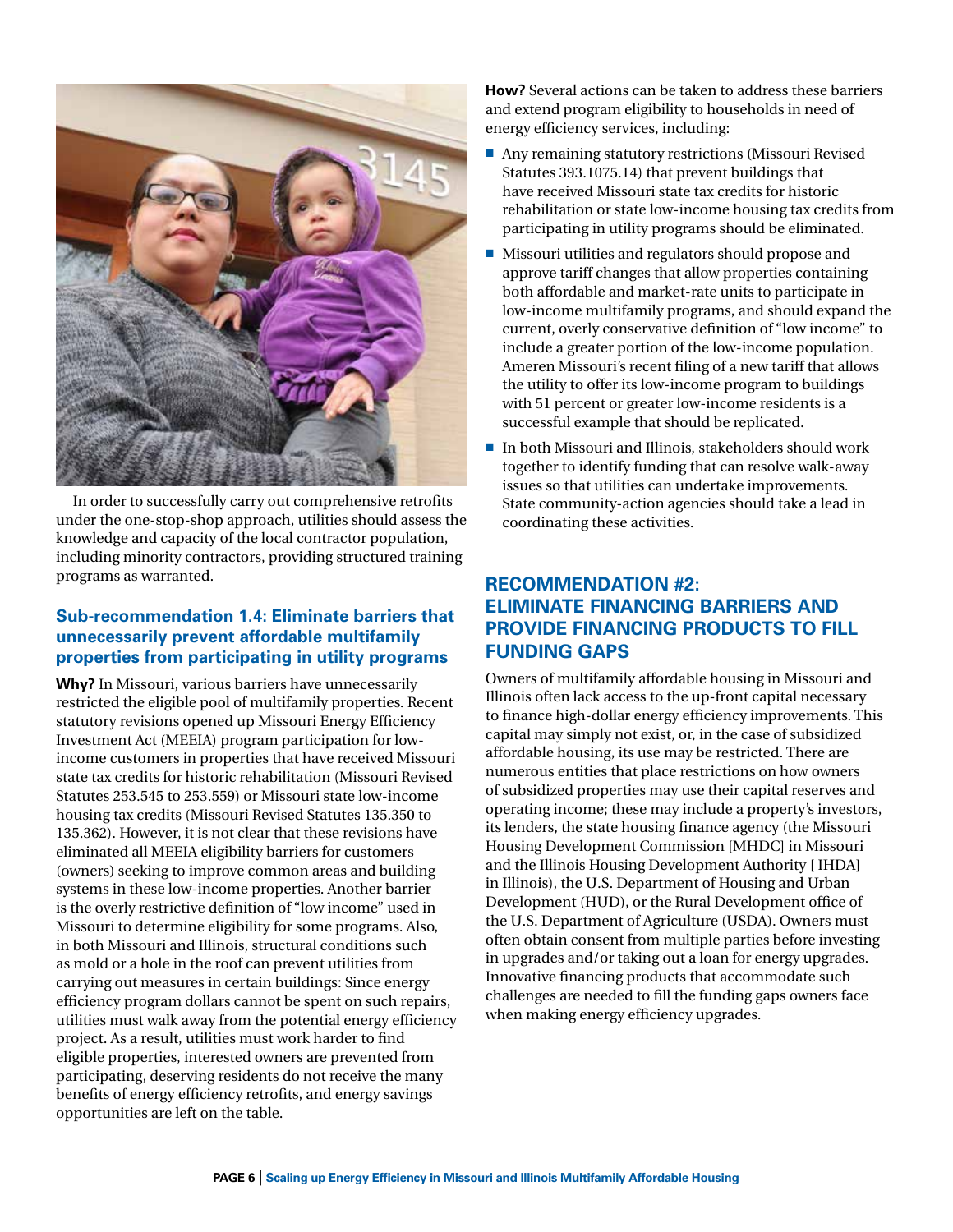# **Sub-recommendation 2.1: Eliminate barriers to funding energy efficiency improvements**

**Why?** Cost-effective energy efficiency improvements often have short paybacks and can greatly improve residents' quality of life. However, even in the presence of welldesigned efficiency programs, owners may decline to make improvements to their properties due to misaligned incentives, a lack of information (including energy use data; see more under Recommendation #3 below), and the consent requirements of their funders.

For example, when owners of subsidized properties with individually-metered utilities invest in energy efficiency, they are not able to recover the cost of the improvements via lower energy bills unless they are able to adjust the utility allowances that are in place for the building's residents. This takes away a large part of the owner's incentive to invest in the property. In other cases, owners may not want to invest because they are unaware of the positive payback of energy efficiency improvements, or they do not trust that the projected savings will materialize.

**How?** State housing finance agencies (MHDC and IHDA) can realign owners' incentives to invest by promoting or requiring energy-efficiency-friendly utility allowance calculation methodologies, such as the Internal Revenue Service's Energy-Based Consumption Model or the use of actual energy usage information. They can also enable owners to obtain front-end consent for future energy efficiency improvements in their limited partnership agreements with investors and lenders. This would introduce the idea of future improvements to these stakeholders and clear the way for smoother approval processes down the line.

Both state housing finance agencies (MHDC and IHDA) and utilities can work to better inform owners about the payback and other benefits—such as lower turnover and health benefits—of efficiency investments. These parties should jointly develop case studies and in-person opportunities to deliver this message from peers and other trusted messengers, in order to increase owner confidence in energy efficiency investments.

# **Sub-recommendation 2.2: Provide access to innovative financing products to fill energy efficiency funding gaps**

**Why?** Without access to capital to fill funding gaps, owners may not be able to participate in utility programs. Owners of affordable housing can face specific barriers to accessing energy efficiency financing. For example, existing investors might be unwilling to agree to additional debt on the property if the loan must be secured by the value of the asset. **How?** Utilities can partner with lenders to develop appropriate financing products, such as on-bill financing, low-interest loans with flexible underwriting criteria, loan products that are structured as leases to avoid triggering consent requirements, property-assessed clean energy financing, or the establishment of loan loss reserves. Other stakeholders, such as local governments, state housing finance agencies, other state agencies, or governors can also work to develop or encourage innovative financing products.

# **Recommendation #3: Help owners measure energy use and assess the financial case for efficiency retrofits**

Property owners are more likely to invest in energy efficiency if they are confident that a sufficient level of energy savings will result. To help make that calculation, owners need access to data on energy use in their properties. This can be very challenging, and even owners who can access this information may lack the analytical tools to draw meaningful conclusions from it.

![](_page_6_Picture_10.jpeg)

![](_page_6_Picture_11.jpeg)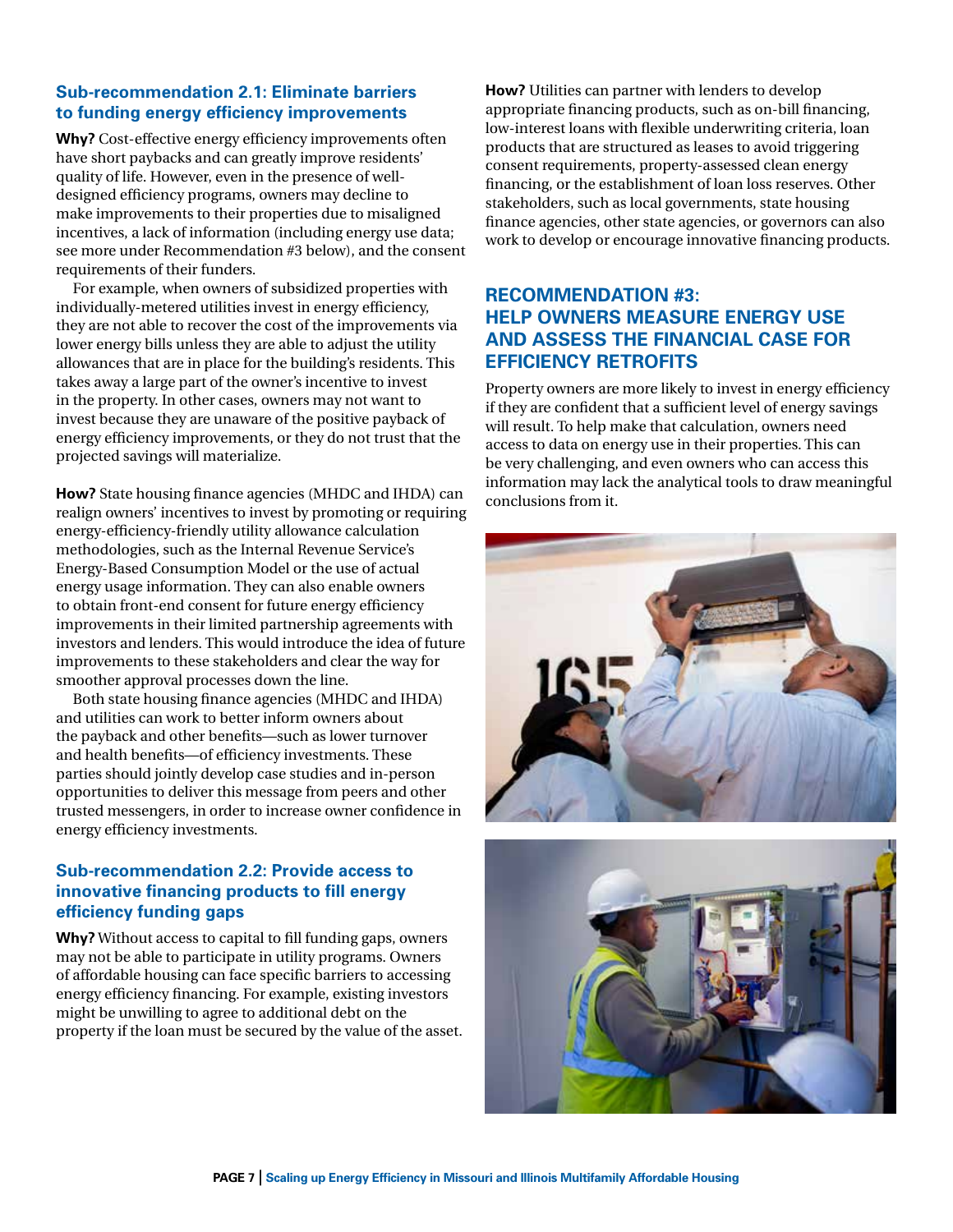# **Sub-recommendation 3.1: Provide owners with the aggregate whole-building energy use data needed to assess the financial benefits of energy efficiency investments**

**Why?** Affordable multifamily properties often have multiple meters billed across common areas and resident units, so owners often lack access to crucial energy use data. Despite recognized approaches for maintaining customer privacy and a compelling case for owner access in order to assess the financial benefits of energy efficiency investments, utilities do not always provide easy access to these data. It is extremely laborious (if not impossible) for owners to manually collect utility consumption data from tenants.

**How?** Utilities should provide owners access to summed (or "aggregate") building-level energy usage data in an easy-to-use format. An emerging industry best practice is to recognize owners as a special party with a legitimate interest in such data and provide web access via a "landlord portal." Owners should begin including standard data release forms in their lease agreements.

#### **Sub-recommendation 3.2: Help owners benchmark the energy (and water) usage of their properties**

**Why?** It can be difficult for owners to get a clear picture of relative energy and water usage across multiple properties, let alone in comparison with a peer group. Thus, they may not be sure how their properties are objectively performing or where to focus their limited investment dollars.

**How**? The state housing finance agencies, MHDC and IHDA, should launch a benchmarking pilot for some or all of their multifamily properties using a web-based platform (such as Wegowise, Energy ScoreCards, or EnergyStar Portfolio Manager), possibly in collaboration with utilities. Free or reduced-cost audits and additional technical support can be provided as appropriate to assist with implementation of energy reduction opportunities. Utilities could also undertake this effort on their own, including both subsidized and unsubsidized buildings. As with other efforts, the state housing finance agencies and/or utilities should market this project using trusted messengers, case studies, testimonials, and/or peer outreach. The benchmarking pilot should include an effort to link participants to energy and water efficiency resources, such as utility incentives and thirdparty financing products. Utilities should use the resulting benchmarking data to target the most energy inefficient buildings among participating properties.

# **Recommendation #4: Improve collaboration among energy efficiency and housing program providers**

Better coordination and collaboration among energy efficiency and housing program administrators can leverage resources and align policy and program requirements. Despite having common interests, there has been limited collaboration among these stakeholders in the St. Louis area to date. This has resulted in duplication of efforts and missed opportunities for energy efficiency improvements, with program timing and design features that are not always matched to owner schedules and needs.

#### **Sub-recommendation 4.1: Better align lowincome/affordability definitions and program eligibility criteria across entities**

**Why?** When utilities and housing program administrators (e.g., MHDC and IHDA) differ in their definitions of "lowincome," affordability standards, and program eligibility criteria, then multifamily building owners face the complex and time-consuming task of translating among the various definitions, which can discourage participation. For example, eligibility or affordability criteria might refer to household income as a percentage of the poverty level or, alternatively, as a percentage of the local median income.

For subsidized buildings, owners already must comply with specific affordability requirements and, therefore, must regularly certify the income level of their residents. However, utilities may still require owners to verify their tenants' incomes according to different definitions, even though owners and state housing finance agencies can easily verify which buildings are affordable without having to recertify tenant income information.

**How?** Utilities and housing program administrators (e.g., MHDC and IHDA) should initiate a state-level dialogue on the income/affordability definitions used by their programs and identify opportunities to align definitions and/or provide multiple pathways for owners to establish building eligibility. Utility regulators can help by issuing guidance identifying acceptable proofs of eligibility, such as existing affordability covenants; a building's participation in a HUD, USDA, or other affordable housing program; tenant income as a percentage of poverty level or alternatively as a percentage of area median income; or a building's prior participation in the federal Weatherization Assistance Program.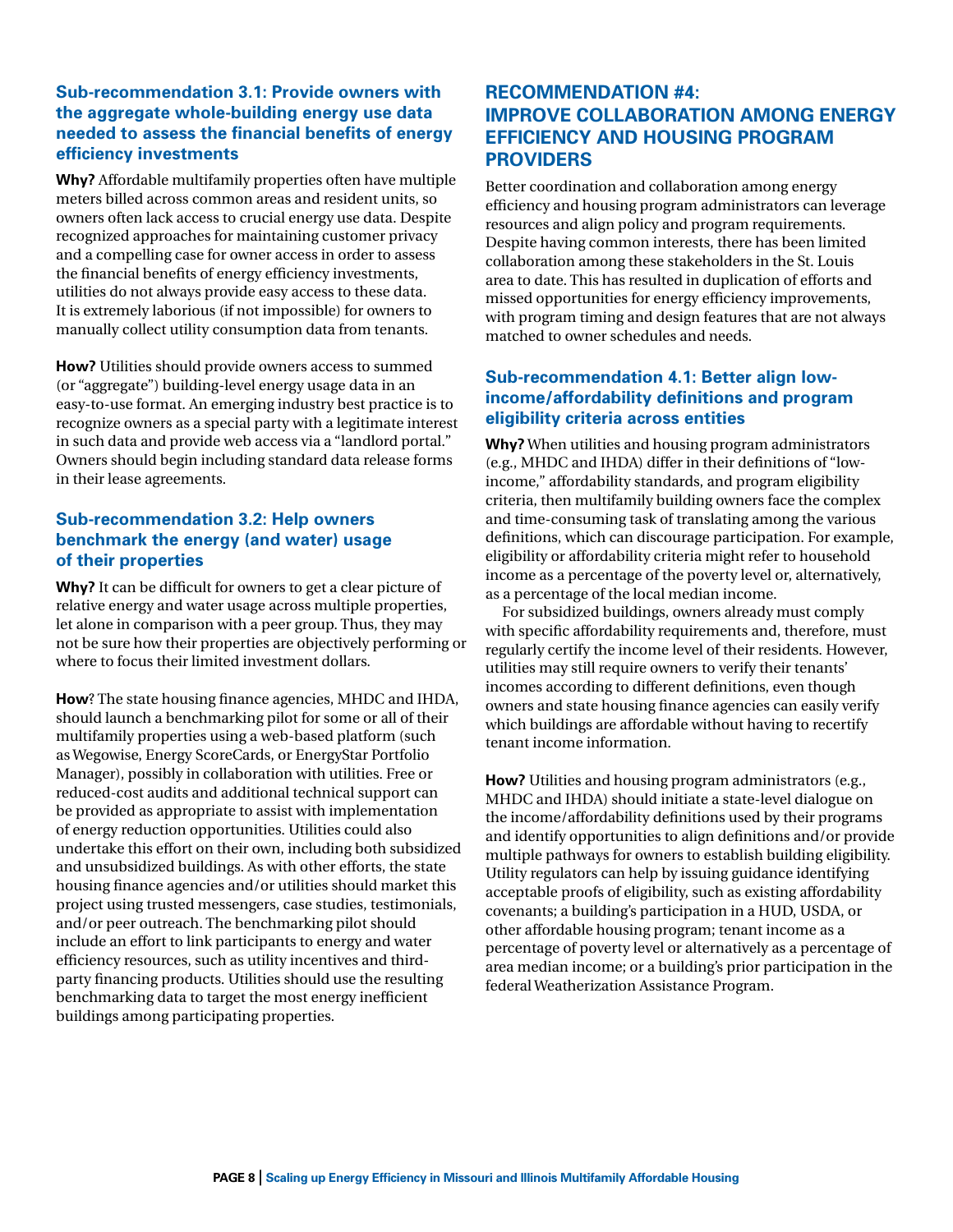![](_page_8_Picture_0.jpeg)

#### **Sub-recommendation 4.2: Find better ways to match programs to multifamily owner needs and to meaningfully connect utilities to multifamily owners**

**Why?** Owners of subsidized multifamily properties have a close relationship with their state housing finance agency (MHDC or IHDA) and operate according to timelines and requirements set by this agency, including annual funding cycles and periodic (e.g. every 15 years) refinancing processes. A building's progress through these processes affects the type of investments an owner is able to make and whether the owner will have access to capital reserves. For example, a direct install or measure-based program could be appropriate for a building that is in the midst of operations and not facing an opportunity for refinancing. On the other hand, a building undergoing refinancing or an unsubsidized property is in a better position to take advantage of incentives and financing that support moderate or major energy efficiency improvements.

Current utility programs are not tailored or flexible enough to match owners' capacity for different types of improvement projects as their buildings proceed through defined funding life cycles. Utilities' annual or multiyear program plans may not match up with the timelines for MHDC and IHDA funding. Moreover, while utilities and the state housing finance agencies have made limited efforts to collaborate to connect multifamily owners to utility programs, they have found that owners have trouble understanding the value proposition offered by current utility programs.

**How?** Utilities and housing program administrators (e.g., MHDC and IHDA) should initiate state-level or utility-level dialogues on utility program designs that are tailored to fit the different stages of a building's life cycle, for example by targeting direct install, moderate retrofit, or major rehabilitation measures according to an owner's ability to invest during the current stage in the building's funding life cycle. In order to prevent owners from having to record operating income, utilities should consider directing incentives to contractors rather than owners during businessas-usual retrofits. During recapitalization, utilities should consider providing up-front dollars (perhaps in the HFAmanaged capital stack) so that owners do not need to bridge rebate dollars.

Utilities, regulators, and the state housing finance agencies should also consider how they can align their timelines to maximize owners' ability to take advantage of utility programs. At a minimum, state HFAs should provide owners with information on the relevant utility programs for their properties and integrate utilities into information sessions and agency processes where it makes sense.

These utility–HFA dialogues should also include crosssector education so that both sets of stakeholders can more accurately convey the value proposition of energy efficiency improvements to multifamily owners using language and arguments that owners will find clear and compelling. This might include jointly-developed case studies as well as peer testimonials. Utilities may find they need to change their messaging in order to better appeal to owners of multifamily affordable housing.

# **Conclusion**

Energy efficiency is an incredible resource that can address much more than just the burden of high energy costs. It can provide a more comfortable, affordable living space, reduce pollution, create healthier living environments, and maintain affordable housing—particularly meaningful for those living in multifamily affordable housing, who pay a high proportion of their incomes for energy services. Though meeting the needs of this group has traditionally been difficult, by continuing to collaborate and to adapt and improve program design and financing mechanisms, we can reach the vast untapped potential and bring meaningful benefits to tenants, building owners, and utilities alike.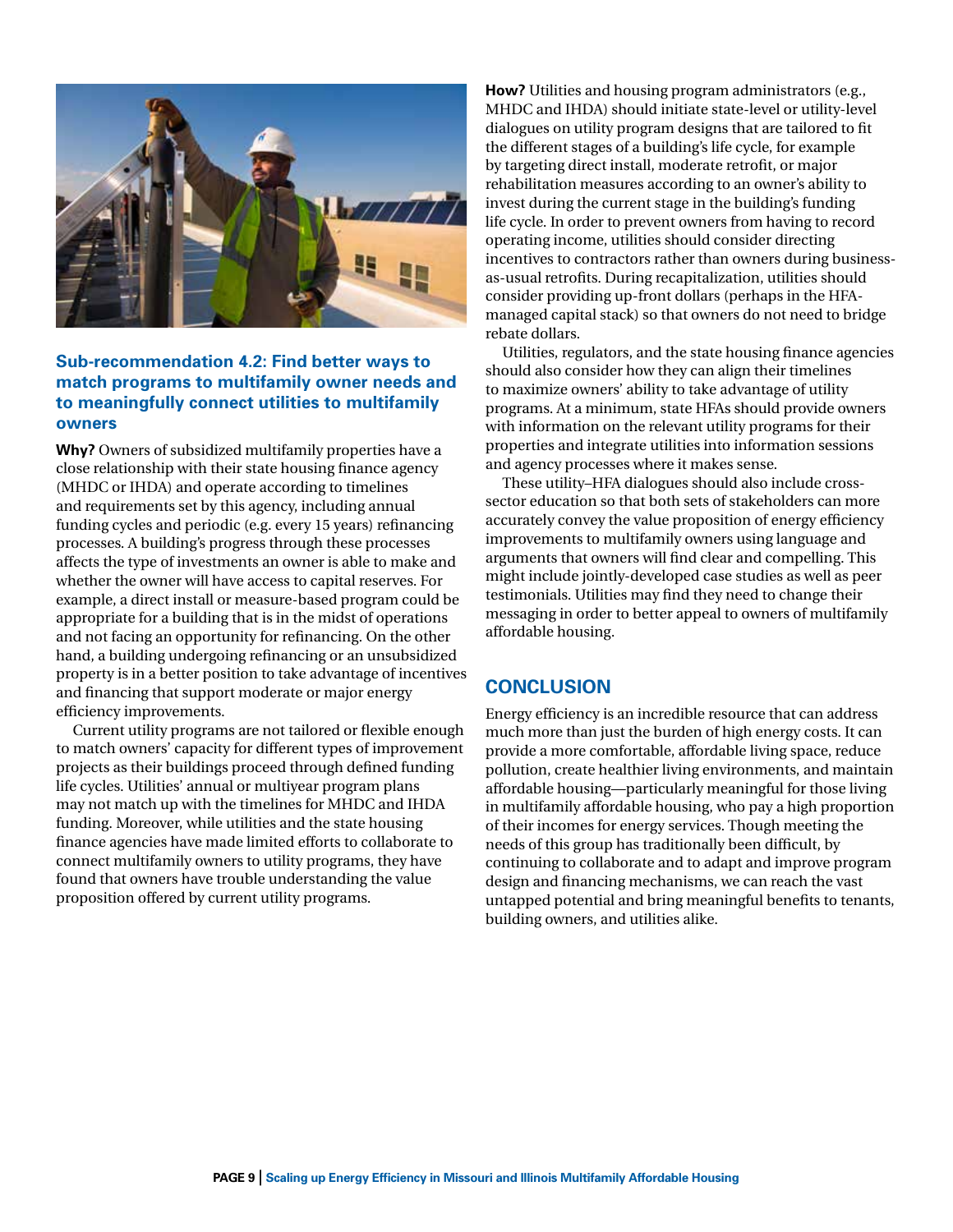# **Appendix:**

| Affordable Multifamily Unit Count in Buildings of 5+ Units" subtitle "Statewide and St. Louis Metro Area Utility Totals |                                               |                                    |                                              |                                                     |                                                                         |                                                  |
|-------------------------------------------------------------------------------------------------------------------------|-----------------------------------------------|------------------------------------|----------------------------------------------|-----------------------------------------------------|-------------------------------------------------------------------------|--------------------------------------------------|
|                                                                                                                         |                                               |                                    | <b>Affordability Types</b>                   |                                                     |                                                                         |                                                  |
|                                                                                                                         | Type of<br><b>Service</b><br><b>Territory</b> | <b>Utility</b>                     | <b>Total</b><br><b>Affordable</b><br>(units) | <b>Unsubsidized</b><br><b>Affordable</b><br>(units) | <b>Subsidized</b><br>Affordable (HUD.<br>LIHTC, Rural, etc.)<br>(units) | <b>PHA-Owned</b><br><b>Affordable</b><br>(units) |
| Illinois (Statewide total-not a sum of items below)                                                                     |                                               | 605,865                            | 326,270                                      | 219,479                                             | 60,116                                                                  |                                                  |
| Illinois                                                                                                                | Electric                                      | Ameren IL                          | 107,491                                      | 46,172                                              | 42.970                                                                  | 18.349                                           |
| <b>Illinois</b>                                                                                                         | Gas                                           | Ameren IL                          | 118,857                                      | 50,433                                              | 49,596                                                                  | 18,828                                           |
| <b>Illinois</b>                                                                                                         | Gas Electric                                  | Ameren IL Electric-<br>Gas overlap | 96,142                                       | 43,073                                              | 37,260                                                                  | 15,809                                           |
| Missouri (Statewide total—not a sum of items below)                                                                     |                                               | 221,490                            | 94.072                                       | 109,158                                             | 18,260                                                                  |                                                  |
| Missouri                                                                                                                | Electric                                      | Ameren MO                          | 91,532                                       | 34,767                                              | 48,387                                                                  | 8,378                                            |
| Missouri                                                                                                                | Gas                                           | Ameren MO                          | 14,983                                       | 6,778                                               | 6,260                                                                   | 1,945                                            |
| Missouri                                                                                                                | Gas                                           | Laclede                            | 75,763                                       | 30,391                                              | 40,221                                                                  | 5,151                                            |
| Missouri                                                                                                                | <b>Gas Electric</b>                           | Ameren Laclede<br>overlap          | 74,049                                       | 30,214                                              | 38.745                                                                  | 5,090                                            |
| Missouri                                                                                                                | Gas Electric                                  | Ameren Gas-Electric<br>overlap     | 12,134                                       | 4.991                                               | 5,917                                                                   | 1.226                                            |

| <b>Units in Ameren IL Service</b><br><b>Territory</b> |                    |  |  |
|-------------------------------------------------------|--------------------|--|--|
|                                                       | <b>Total Units</b> |  |  |
| Electric only                                         | 11.349             |  |  |
| <b>Gas only</b>                                       | 17.483             |  |  |
| Gas and<br><b>Electric</b><br>Overlap                 | 96,124             |  |  |
| <b>Total Gas and</b><br><b>Electric</b>               | 124.956            |  |  |

| <b>Units in Ameren MO Service</b><br><b>Territory</b> |                    |  |  |
|-------------------------------------------------------|--------------------|--|--|
|                                                       | <b>Total Units</b> |  |  |
| Electric only                                         | 79,398             |  |  |
| 2.849<br><b>Gas only</b>                              |                    |  |  |
| Gas and<br>Electric<br>Overlap                        | 12,134             |  |  |
| <b>Total Gas and</b><br>Electric                      | 94,381             |  |  |
| <b>Total Ameren</b>                                   |                    |  |  |
| <b>IL and MO</b><br>the contract of the contract of   | 224,569            |  |  |

| IL and MO       |  |
|-----------------|--|
| <b>Gas and</b>  |  |
| <b>Electric</b> |  |

| <b>Units in Ameren IL Service</b> |         | Units Participating in Ameren Illinois Programs |                                |                          |                                      | <b>Ameren IL and</b>                            | All   |
|-----------------------------------|---------|-------------------------------------------------|--------------------------------|--------------------------|--------------------------------------|-------------------------------------------------|-------|
| Territorv<br><b>Total Units</b>   |         | <b>Direct</b>                                   | Compre-                        | All                      | <b>MO Summary</b><br><b>Table</b>    | <b>Participat</b><br><b>Units</b>               |       |
| <b>Electric only</b>              | 11.349  |                                                 | <b>Install</b><br><b>Units</b> | hensive<br><b>Units</b>  | <b>Participating</b><br><b>Units</b> | <b>Total IL Direct</b><br><b>Install</b>        | 39,27 |
| Gas only                          | 17,483  | <b>Ameren Direct</b><br><b>Install</b>          | 39,000                         | $\overline{\phantom{a}}$ |                                      | <b>Total MO Direct</b><br><b>Install</b>        | 29,50 |
| Gas and<br>Electric<br>Overlap    | 96.124  | Ameren<br><b>Common Area</b><br>Lighting        | 275                            | ٠                        |                                      | <b>Total IL and MO</b><br><b>Direct Install</b> | 68,77 |
| <b>Total Gas and</b><br>Electric  | 124.956 | <b>Ameren Major</b><br><b>Measures</b>          |                                | 1.400                    |                                      | <b>Percent of</b><br><b>Participating</b>       |       |
| <b>Units in Ameren MO Service</b> |         | <b>Total</b>                                    | 39,275                         | 1,400                    | 40,675                               | <b>Ameren IL</b><br>and MO Unite                | 98%   |

| <b>Units Participating in Ameren Missouri Programs</b> |                            |                             |                                             |  |
|--------------------------------------------------------|----------------------------|-----------------------------|---------------------------------------------|--|
|                                                        | Direct<br>Install<br>Units | Compre-<br>hensive<br>Units | All<br><b>Participating</b><br><b>Units</b> |  |
| Ameren<br>Residential<br>Low-Income<br>Program         | 25,800                     |                             |                                             |  |
| Laclede/<br>Ameren<br>Community<br><b>Savers</b>       | 3,700                      |                             |                                             |  |
| <b>Total</b>                                           | 29,500                     |                             | 29,500                                      |  |
|                                                        |                            |                             |                                             |  |
| <b>Total Units Participating in Ameren</b><br>70.17E   |                            |                             |                                             |  |

**IL and MO Programs IL and MO Programs** *PO 176* 

| <b>Ameren IL and</b><br><b>MO Summary</b><br><b>Table</b> | ΑII<br>Participating<br>Units |
|-----------------------------------------------------------|-------------------------------|
| <b>Total IL Direct</b><br><b>Install</b>                  | 39.275                        |
| <b>Total MO Direct</b><br>Install                         | 29,500                        |
| <b>Total IL and MO</b><br>Direct Install                  | 68.775                        |

| <b>Percent of</b><br><b>Participating</b><br><b>Ameren IL</b><br>and MO Units | 98% |
|-------------------------------------------------------------------------------|-----|
| <b>Receiving Direct</b><br><b>Install Only</b>                                |     |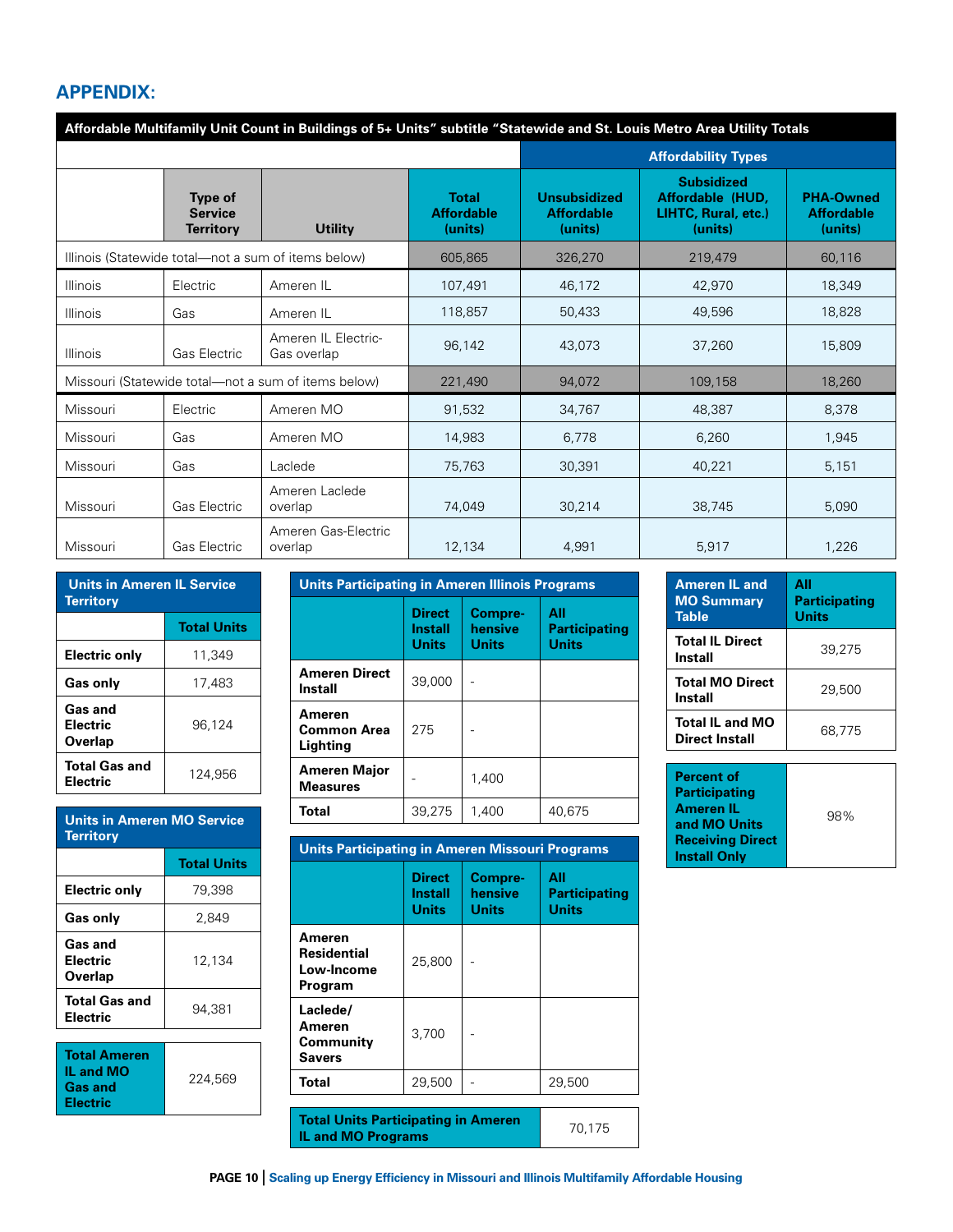Project partners Elevate Energy and the National Housing Trust provided estimates of multifamily housing unit counts by state, electric utility service territory, building size, and subsidy type. The affordable housing market was subdivided in two ways: by the number of units in the building (i.e., 5-49 units and 50 or more units) and its affordability (i.e., unsubsidized affordable, subsidized, and public housing authority-owned). This allows for six possible combinations. Figure 4 below presents the unit counts by state and subsidy type.

All information on subsidy type was pulled from the National Housing Preservation Database (NHPD) from the Public and Affordable Housing Research Corporation and the National Low Income Housing Coalition. This includes any property that has received at least one subsidy of any sort, including HUD, USDA Rural, LIHTC, PHA, and FHA. The "unsubsidized affordable" units are any units on low/ moderate income census tracts, designated by the New Market Tax Credits, which do not have subsidies. These are calculated based on a combination of ACS 2012 5-year estimate total unit counts and the tract-level unit counts from NHPD. In some areas, the census estimates credited fewer units in total on a tract than were represented by NHPD subsidized unit records. In these cases, geocoded NHPD counts were trusted as reliable and used as total counts, so final unit estimates were slightly higher in some areas than the census data.

After unit counts were determined at the census tract level, they were aggregated up to electric utility territories with 2013 Platts Geospatial Data for any service territory with 100,000 or more residential customers.

#### *Participants included:*

Tom Applebaum, Energy Equity Funding, LLC, President and COO

James S. Armstrong, Lockheed Martin, Senior Manager of Business Development

Toby Ast, Preservation of Affordable Housing, Director of Energy Management

David Baker, Illinois Department of Commerce and Economic Development, Energy Division Manager

Kim Ballard, Ameren Illinois, Energy Efficiency Advisor

Kory Boustead, Missouri Public Services Commission, Rate and Tariff Examiner II

Sonya Brown, National Churches Residences, Regional Vice President

Melissa Davenport, St. Louis Urban League, Assistant Program Manager of Weatherization

Byron DeLear, Energy Equity Funding, LLC, CEO/Chairman

Jeff Dodd, City of St. Louis Design and Construction Manager

Cara Dolly,\* Ameren Missouri, Managing Supervisor for Residential Energy Efficiency

Justin Dorsey, Missouri Housing Development Commission, Underwriter

Shontae Flueten-Hays, St. Louis Department of Health, Program Manager

Julia Friedman, Midwest Energy Efficiency Alliance, Senior Policy Manager

Claudia Gabay-Jones, Lockheed Martin, Business Development Lead

Cliff Garrett, Laclede Gas Company, Manager of Sales

Keith Goerss,\* Ameren Illinois, Assistant Manager of Energy Efficiency

April Ford Griffin, City of St. Louis Affordable Housing Commission, Executive Director

Loretta Hiner, City of St. Louis Affordable Housing Commission, Senior Housing Analyst

Rob Kelter, Environmental Law and Policy Center, Senior Attorney

Robert S. Kenney, Missouri Public Service Commission, Chairman

Sid Koltun, Laclede Gas Company, Marketing Representative

Don Koster, Washington University in St. Louis, Senior Lecturer/Professor

Andrew Linhares, Renew Missouri, Staff Attorney

Cheryl Lovell, St. Louis Housing Authority, Executive Director